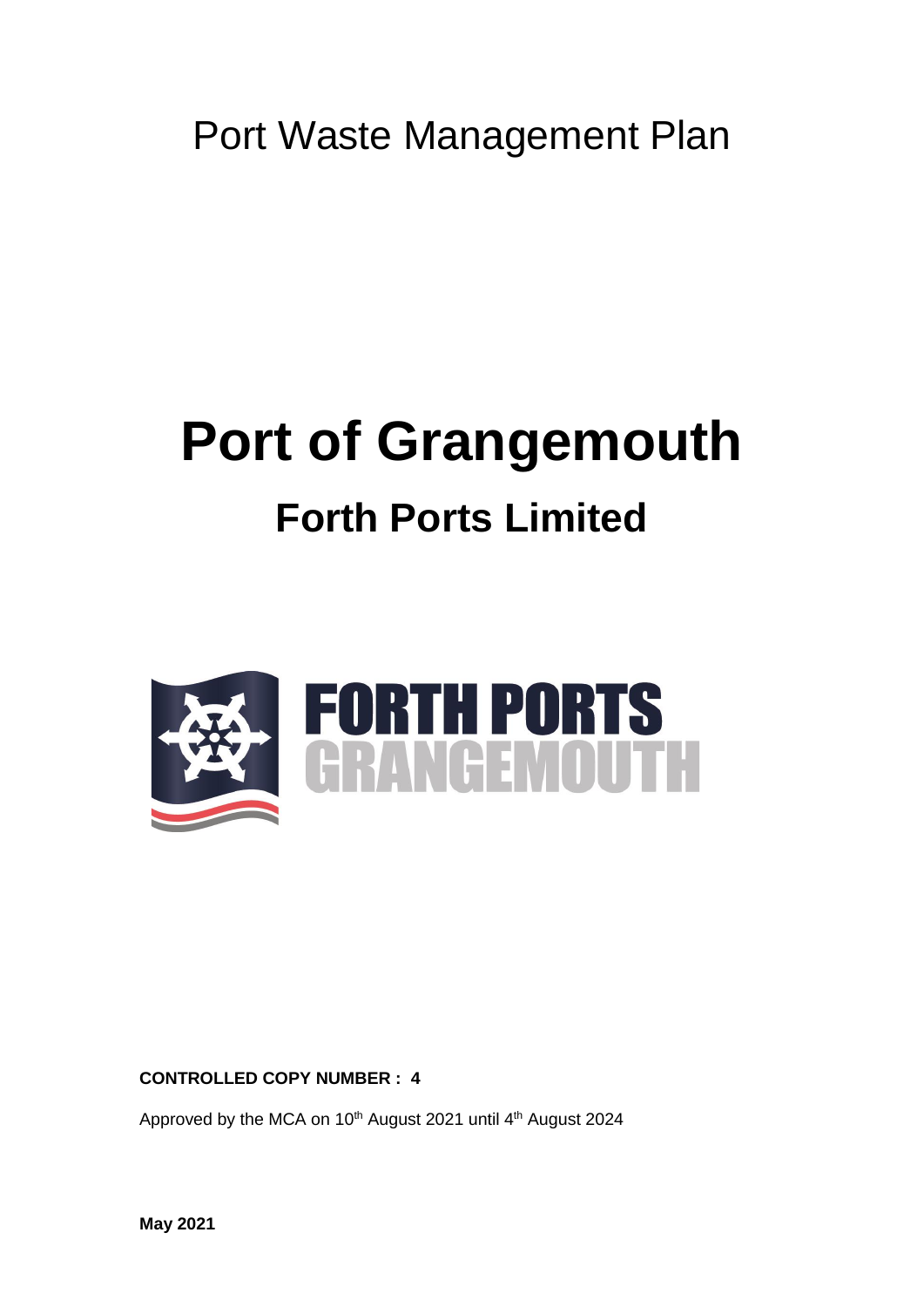#### **Contents Page**

- 1.1 General Introduction and Background
- 1.2 The Port of Grangemouth
- 1.3 Purpose of the Waste Management Plan
- 1.4 Scope of the Plan
- 1.5 Plan Revision

Distribution list – internal Distribution list – external Revision history

# **2.0 The need for waste reception facilities**

- 2.1 A detailed description of the waste reception process
- 2.2 A description of the charging system
- 2.3 Procedures for reporting inadequacies/complaints
- 2.4 Ship Non-Compliance
- 2.5 Procedures for waste exemptions
- 2.6 Consultation procedures
- 2.7 Type and quantities of all waste received and handled
- 2.8 Description of the type and capacity of waste reception facilities

#### **3.0 Legislation**

- 3.1 Roles and Responsibilities in the Port of Grangemouth
- 3.2 Description of pre-treatment (if any)
- 3.3 Description of methods used in recording the actual use of the facilities
- 3.4 Description of methods of recording amounts of prescribed wastes received
- 3.5 Description of how the prescribed wastes are disposed of

# **Appendix**

- 1. Glossary and types of waste
- 2. Contact details<br>3. List of consulter
- List of consultees
- 4. Consultation Feedback
- 5. Port Diagram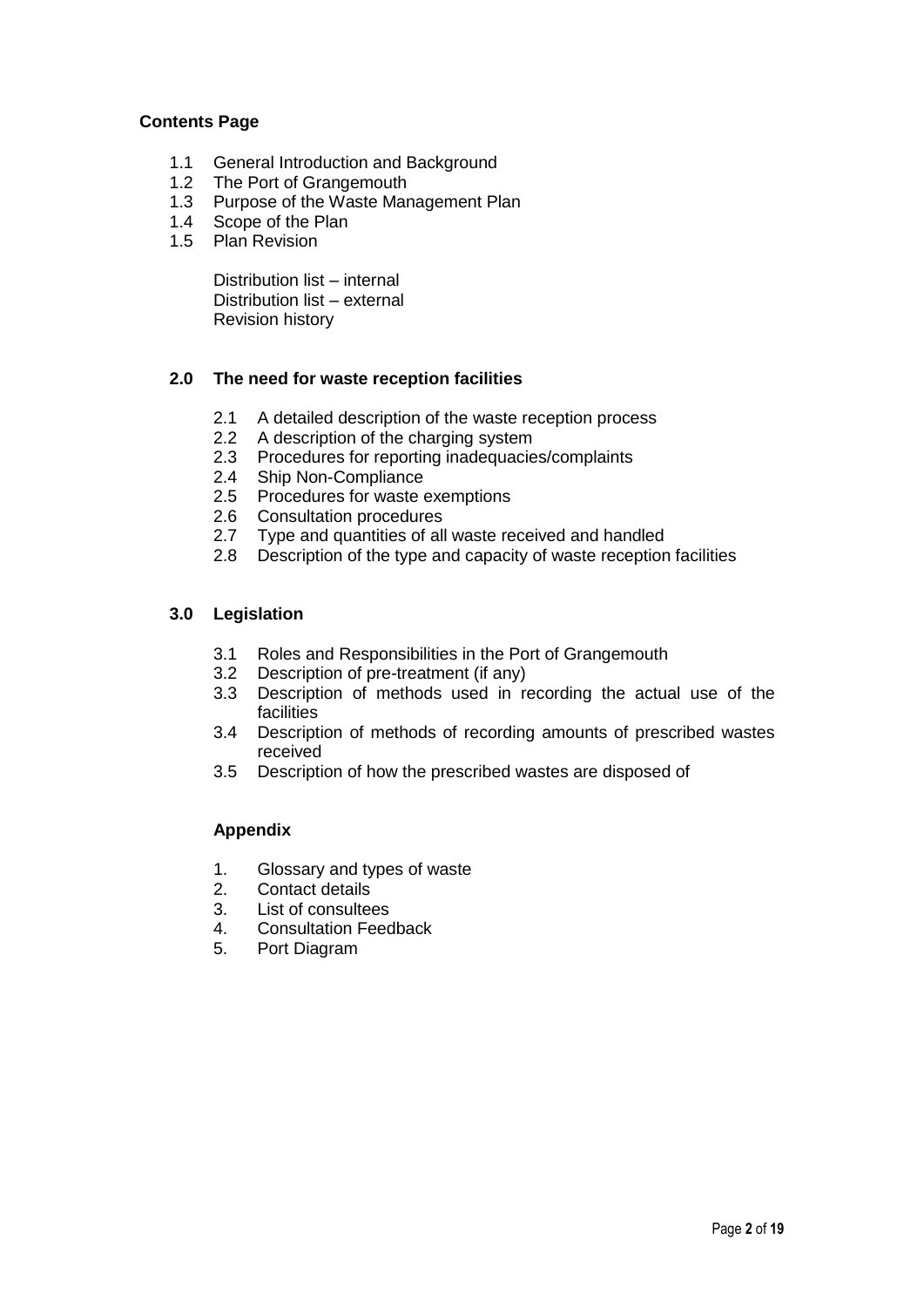# **1.1 General Introduction and Background**

It is widely recognised within the international community of maritime states that, in order to leave no excuse for ships to resort to the unacceptable practice of discharging their waste at sea, there must be a properly planned system of reception facilities in ports, which are easy to use and cost-effective. This is one of the requirements of the International Convention on the Prevention of Pollution by Ships (MARPOL).

# **1.2 The Port of Grangemouth**

Forth Ports Limited own and operate the port and are also the Statutory Harbour Authority for the river, estuary and Firth of Forth extending from approximately one mile west of the Isle of May to Stirling.

Port of Grangemouth is situated on the South Shore of the River Forth, in Falkirk District, Scotland. The town of Grangemouth adjoins the port estate to the South, Edinburgh is 20 miles to the east, Glasgow 30 miles to the south west and Stirling 12 miles to the North West, all connected by a good motorway system. There is a mainline rail connection into the dock.

Port of Grangemouth is owned and operated by Forth Ports Limited which also own and operate the ports of Leith, Rosyth, Kirkcaldy, Burntisland & Methil in the Forth Estuary, as well as London Container Terminal, Port of Tilbury and Dundee.

The Port of Grangemouth is split into three main working areas: -

- The Eastern Channel is the hydrocarbon basin: having five jetties owned and operated by INEOS, who have a major refining/chemical installation close to the docks; one LPG berth operated by INEOS; and one T-jetty, the Common User Oil Jetty (1 North) owned by Forth Ports and utilised by ED&F Man for the import of Molasses, and Exolum Grangemouth for the import of oil products, sulphuric acid and other chemicals and other users for liquid bulks where appropriate.
- The Grange Dock is the main dry cargo working area.

There are container handling berths on the South Quay, with the North Quay being used mainly for handling general dry cargo, and the East Quay used mainly for bulk cargoes and some heavy lifts.

 The Carron Dock is used for cargo handling and lay-up. There is a small dry dock facility in this dock (leased to Dales), the Forth Ports' Conservancy Depot and a berth for Svitzer Marine to locate their two tugs.

Ships' Masters are required to immediately notify the duty harbour master call sign "Grangemouth locks" (VHF CH 14) of any involuntary discharge of oil, oil based products and any hazardous substance into the Dock. Upon this notification the OPRC plan will be activated. The Port is required under the Merchant Shipping (Oil Pollution, Preparedness, Response and Co-operation Convention) Regulations 1997 to prepare for and respond to pollution incidents at sea. This obligation is fulfilled by the Forth Ports / INEOS Joint Pollution Contingency Plan. In the event of a release escaping into the river, Clearwater Forth would be activated which is the Forth Ports Oil Spill contingency plan.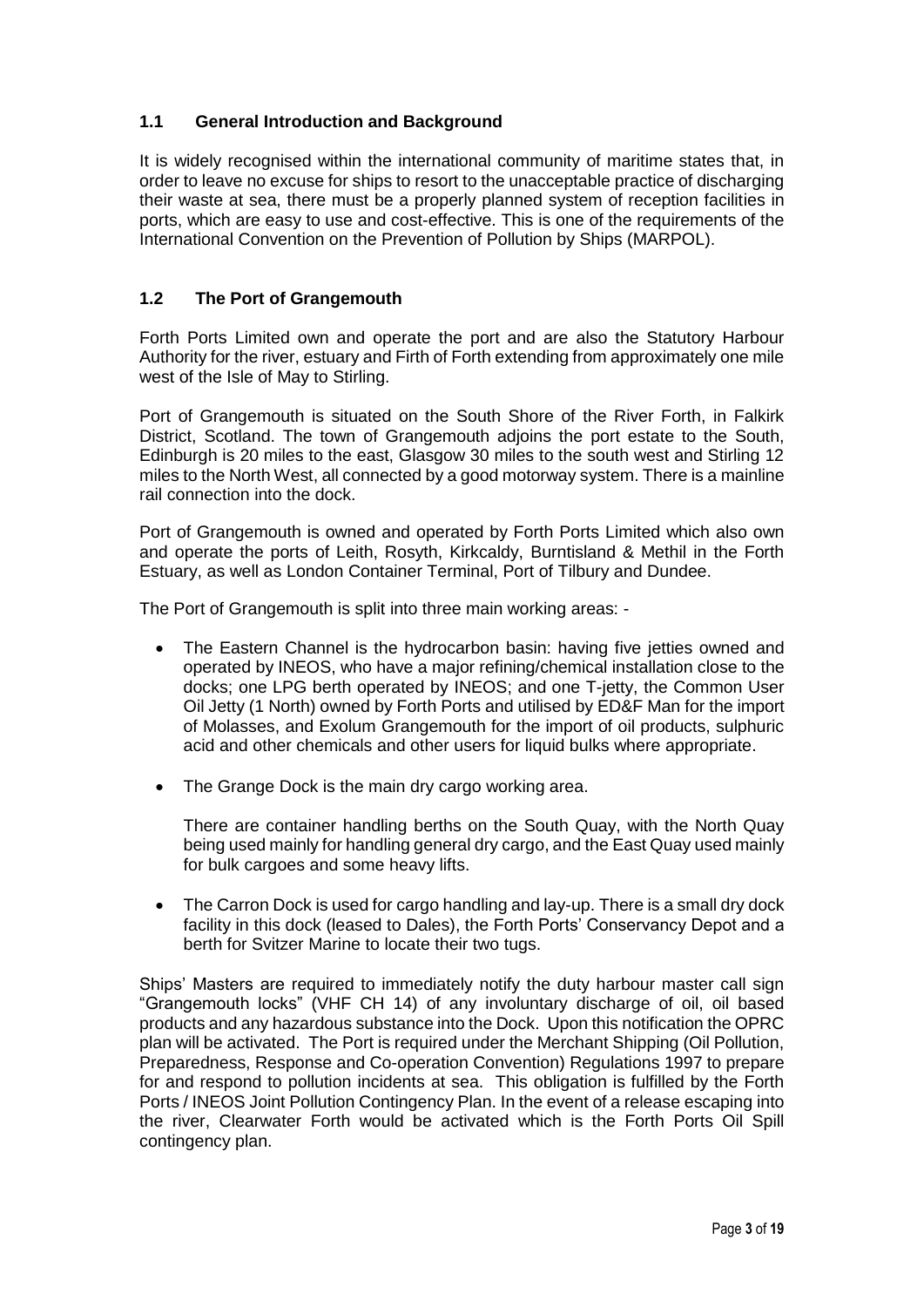The Firth of Forth supports a number of nature conservation sites of both International and National importance as a waterfront habitat. Areas within the Estuary are designated as RAMSAR and Special Protection Area sites. A number of habitats located along the coastline of the Firth of Forth are designated for their nature conservation importance under the Firth of Forth Site of Special Scientific Interest (SSSI).

As the Port of Grangemouth operates in or near these conservation sites, the port must ensure the highest degree of protection to the environment. Furthermore, any operations that could have adverse effects on conservation should be minimised as far as practically possible.

This can be achieved by provision of suitable ship shore waste reception facilities with fair pricing, to encourage disposal of waste at the port.

#### **1.3 Purpose of the Waste Management Plan**

The primary purpose is to encourage the regular disposal of vessel-generated wastes in an environmentally sustainable and legally correct manner. It is also the aim, to tailor and improve existing port waste facilities by regular review, to the requirements of the users.

The plan advises ship's personnel of the arrangements in place within the Port of Grangemouth for the disposal of ship's waste in accordance with the relevant MARPOL Annexes.

The Plan also defines procedures that will ensure that waste reception facilities are adequate to meet the needs of ships normally using the port without causing undue delay.

#### **1.4 Scope of the Plan**

The Plan relates to the Port of Grangemouth Enclosed Dock System. Tenants are responsible for administration of their own waste management plans for their facilities in accordance with the requirements of the Regulations. However, vessels servicing their premises come within the scope of the Grangemouth Plan.

INEOS Grangemouth is responsible for arranging waste disposal facilities for all vessels using Jetties E1, E2, J2, J3, J4 and INEOS FPS LPG berth.

#### **1.5 Plan Revision**

Following formal approval of this Plan by the MCA, updates to it will be considered as a result of periodic review and regular monitoring. Should any proposals for change be considered necessary, the consultation process will continue to apply before any such changes are implemented.

This Plan has an approved lifespan of 3 years from the date of approval by the MCA and it will be submitted in its entirety for re-approval after that time or if any major changes in the port are likely to affect the volumes or types of waste received.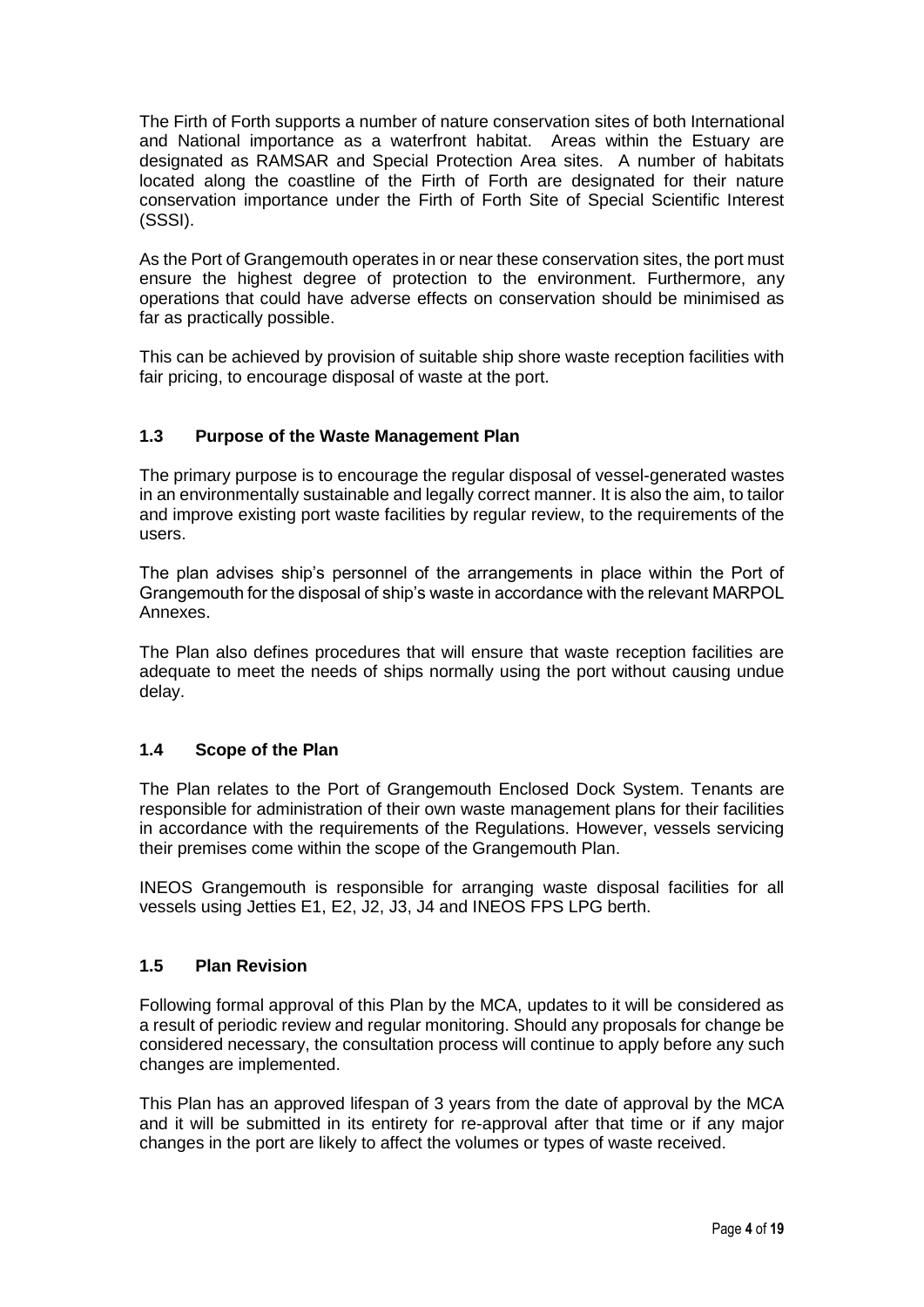Approval of Plan revision is the responsibility of the Senior Harbour Master.

All revisions will first be submitted to the MCA for their formal approval before being incorporated into the plan.

Once approved, revision update(s) will be forwarded to all Plan holders as notated in the distribution list of this plan.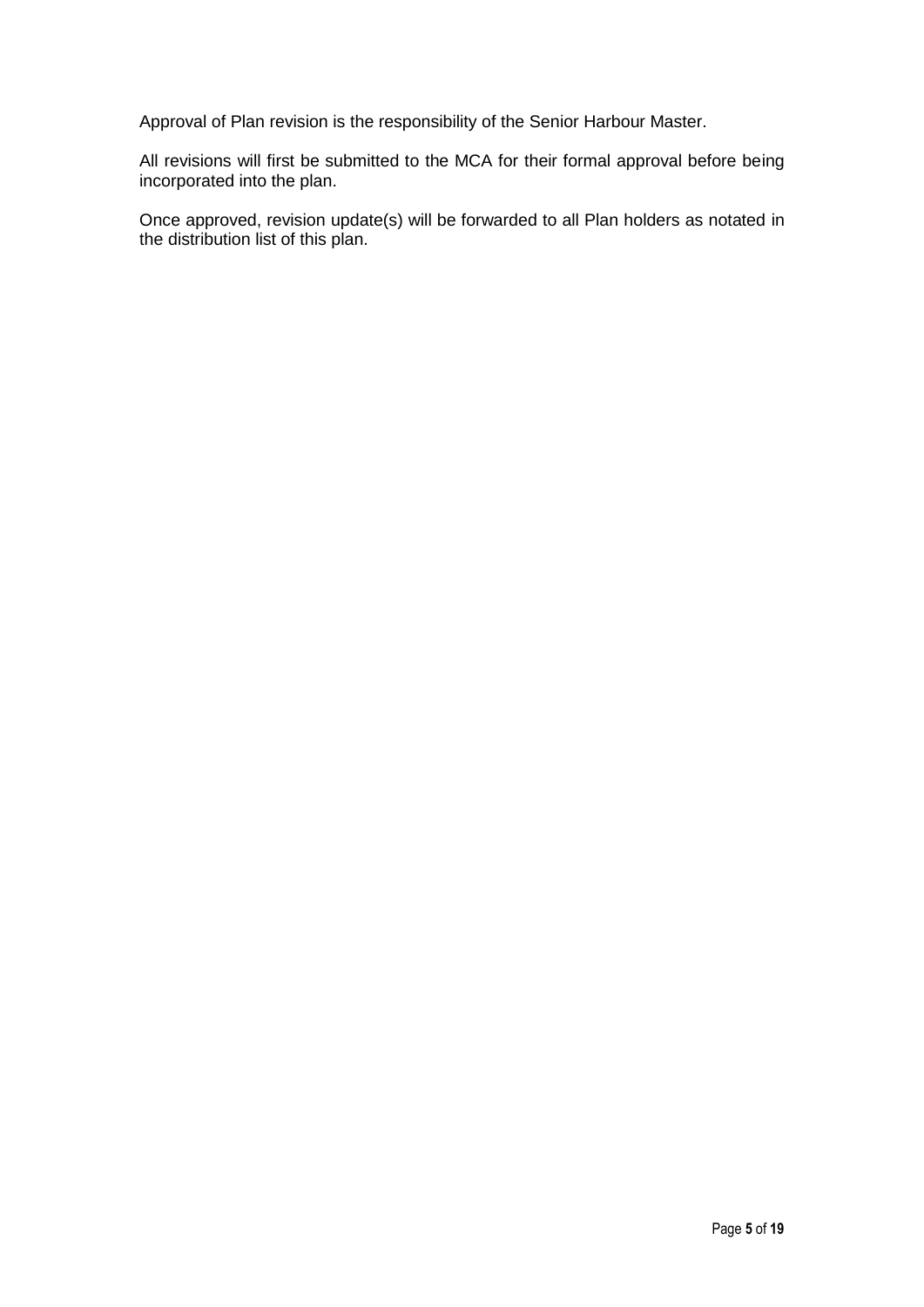# **DISTRIBUTION LIST - INTERNAL**

|                                                                  | <b>COPY NUMBER</b> |
|------------------------------------------------------------------|--------------------|
| <b>Harbour Master</b>                                            | <b>ORIGINAL</b>    |
| Senior Port Manager Grangemouth, Rosyth, Burntisland & Kirkcaldy | 01                 |
| Deputy Port Manager                                              | 02                 |
| Marine Manager - FTNS                                            | 03                 |
| Port Engineer                                                    | 04                 |
| Group Health, Safety & Environment Manager                       | 05                 |
| <b>Senior Purchasing Manager</b>                                 | 06                 |

# **DISTRIBUTION LIST - EXTERNAL**

|                                          | <b>COPY NUMBER</b>       |
|------------------------------------------|--------------------------|
| <b>MCA</b>                               | 07                       |
| <b>Waste Contractor</b>                  | 08                       |
| Ship Agents and Port Users:              | UNCONTROLLED - via email |
| As per Appendix 3                        |                          |
| www.forthports.co.uk/marine/information/ | <b>UNCONTROLLED</b>      |

# **REVISION HISTORY**

| Date             | <b>Section</b> | Page(s) | <b>Brief Details</b>                                                                     | <b>Amended</b><br><b>By</b> |
|------------------|----------------|---------|------------------------------------------------------------------------------------------|-----------------------------|
| February<br>2021 | 2.2            | 8       | Update to charges                                                                        | <b>DHM</b>                  |
|                  | 2.3            | 8       | Update to address                                                                        | <b>DHM</b>                  |
|                  | 2.4            | 9       | New section added - Ship Non Compliance                                                  | <b>DHM</b>                  |
|                  | 2.5            | 9       | New section - Procedures for waste<br>exemptions                                         | <b>DHM</b>                  |
|                  | 2.7            | 10      | Data brought up to date<br>Graph added to show shipping number and<br>total waste landed | <b>DHM</b>                  |
|                  | 3              | 11      | Legislation updated                                                                      | <b>DHM</b>                  |
|                  | 3.1            | 11      | Roles and Responsibilities updated                                                       | <b>DHM</b>                  |
|                  | Appendix<br>2  | 15      | List of approved contractors updated                                                     | <b>DHM</b>                  |
| May<br>2021      | 2.1            | 7/8     | Use of approved contractors clarified                                                    | <b>DHM</b>                  |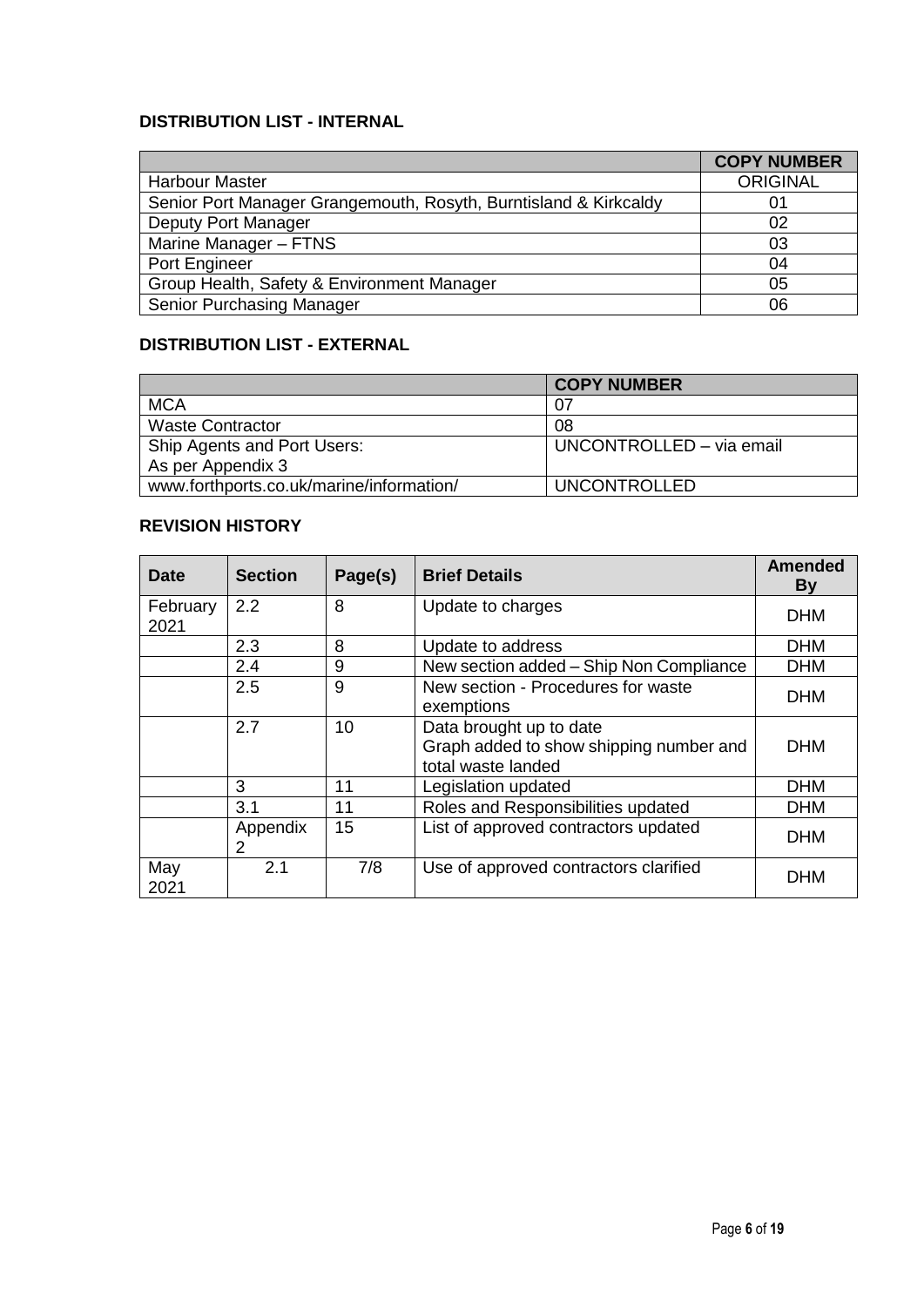### **2. The need for waste reception facilities**

When vessels arrive in the Port of Grangemouth, they will have been at sea for a variety of periods of time. All vessels using Grangemouth Docks are commercial vessels.

The majority are tankers which are programmed by INEOS for loading and/or discharging at their jetties, with a smaller number of other tankers using Forth Ports' Common User Jetty (1 North.)

There are a number of regular container feeder ships, on short UK/Near continental runs, with the remaining dry cargo ships being timber product carriers from North America and Scandinavia and small general cargo ships running on the UK/ continental/ Mediterranean routes.

There are occasional callers from larger vessels trading on a worldwide basis.

The ship repair/dry-dock facility, Dales, deals with mostly with small North sea craft, who are in lay-up in the Carron Dock or those who enter the dry dock itself.

A private Towage Company [Svitzer] has the Towage Licence for the Port, and keeps two tractor tugs based in the dock, these are generally only manned when required. Their waste is disposed of in Grangemouth Dock skips.

Forth Ports have a Conservancy Department at Grangemouth; they have one small survey craft based in the docks.

The Port of Grangemouth must provide adequate reception facilities for vessels calling as a legislative requirement. However, waste reception facilities are important to discourage vessels from dumping waste overboard while at sea. The practice of disposing of waste in such an uncontrolled manner is no longer an acceptable practice. Large volumes of waste have been disposed of in this way in the past, and as a result our seas and wildlife have suffered.

#### **2.1 A detailed description of the waste reception process**

Twenty four hours before arrival in port or as soon as departing the previous port (if the sailing is less than 24 hours), the pre-arrival CERS workbook should be sent to FTNS and the MCA containing details of all waste on board and what will be disposed of when in Port. These details are retained by the MCA.

The skips within the port are located in pre-determined locations which requires a short walk from some of the working berths to the skip location.

The Port's Waste Management Provider has provided, under Contract, two different types of Waste Skips – a covered container that is marked 'Food Waste Only' and an open container for general wastes. (In addition to this, a single dedicated recycling wood waste skip is provided for port operational use at the lock gate entrance).

'Only wastes falling into the category of 'International Food Waste' or 'general waste' (e.g. office waste, paper etc) are covered by this plan. It is the responsibility of the Master (perhaps via the agent) to ensure that the waste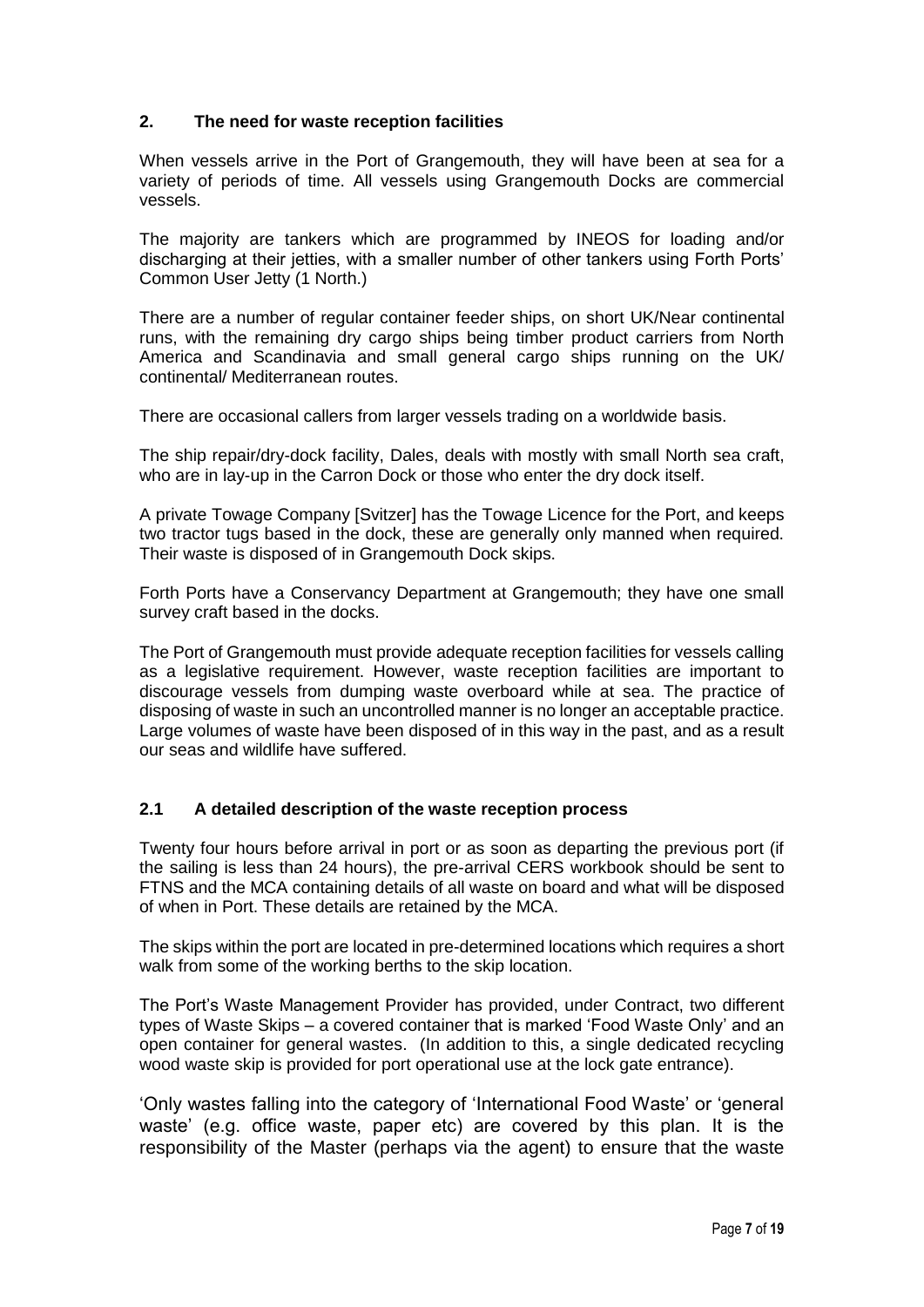contractor has the appropriate licence to handle any other or special waste that is being removed. Such wastes could be (but are not restricted to): oils, oily rags/materials, oily mixtures, contaminated materials, paints, paint pots, chemicals, asbestos, cargo residues (e.g. dunnage), scrap, clinical/medical waste, batteries, sewage.

A list of licensed (Forth Ports approved contractors) can be found in Appendix 2. These will change over time; up to date lists can be obtained from the purchasing department in Grangemouth.

# **2.2 A description of the charging system**

All vessels entering the Port of Grangemouth will be automatically charged a flat rate nominal fee (£181.90 in 2022)<sup>1</sup> to cover use of waste reception facilities, regardless of whether or not they use the provided facilities (apart from the vessels berthing at INEOS Jetties as described in Para 1.4.) In line with the legislation, this is to encourage vessels to place their waste in the provided faculties and to discourage vessels throwing waste over the side while at sea or in port.

All lay-up vessels will be charged as stipulated in the port's schedule of charges, or as agreed (unless they organise their own waste facilities whilst in-port).

These charges have been set following a review of previous years costs in order the make the service as close to cost neutral as possible. To arrive at this number, the total volumes of waste removed (and subsequent cost), travel, taxes, disinfecting, skip hire costs and management time over the previous years were totalled, and divided by the number of calling vessels. This figure was then used to derive the charge.

The scale of charges is notified in the `Port of Grangemouth Port Charges Booklet` which is published annually and issued to all port users. Following any interim reassessment of the charges with changes to the landfill tax regime and contractor charges as noted above, port users are advised upon issuing of the port tariff.

#### **2.3 Procedures for reporting inadequacies/Complaints**

The Master of a **UK Flagged** ship faced with a lack of reception facilities in Port of Grangemouth should bring the alleged inadequacy to the attention of the Senior Port Manager and/or the Deputy Port Manager immediately via their agent.

If the problem is not resolved at the time to the Masters satisfaction then the form at [Annex D](https://assets.publishing.service.gov.uk/government/uploads/system/uploads/attachment_data/file/608427/MGN_563_rev_1.pdf) should be completed by the Master, ship-owner or agent and sent or emailed to the MCA at the following address:

PWR Inadequacies, Clean Ship Operations Team, Maritime and Coastguard Agency, Spring Place, 105 Commercial Road,

 $\overline{a}$ 

 $1$  Note this is the charge at the time of writing; this is subject to change and is expected to increase at least annually with changes to the landfill tax regime and contractor charges.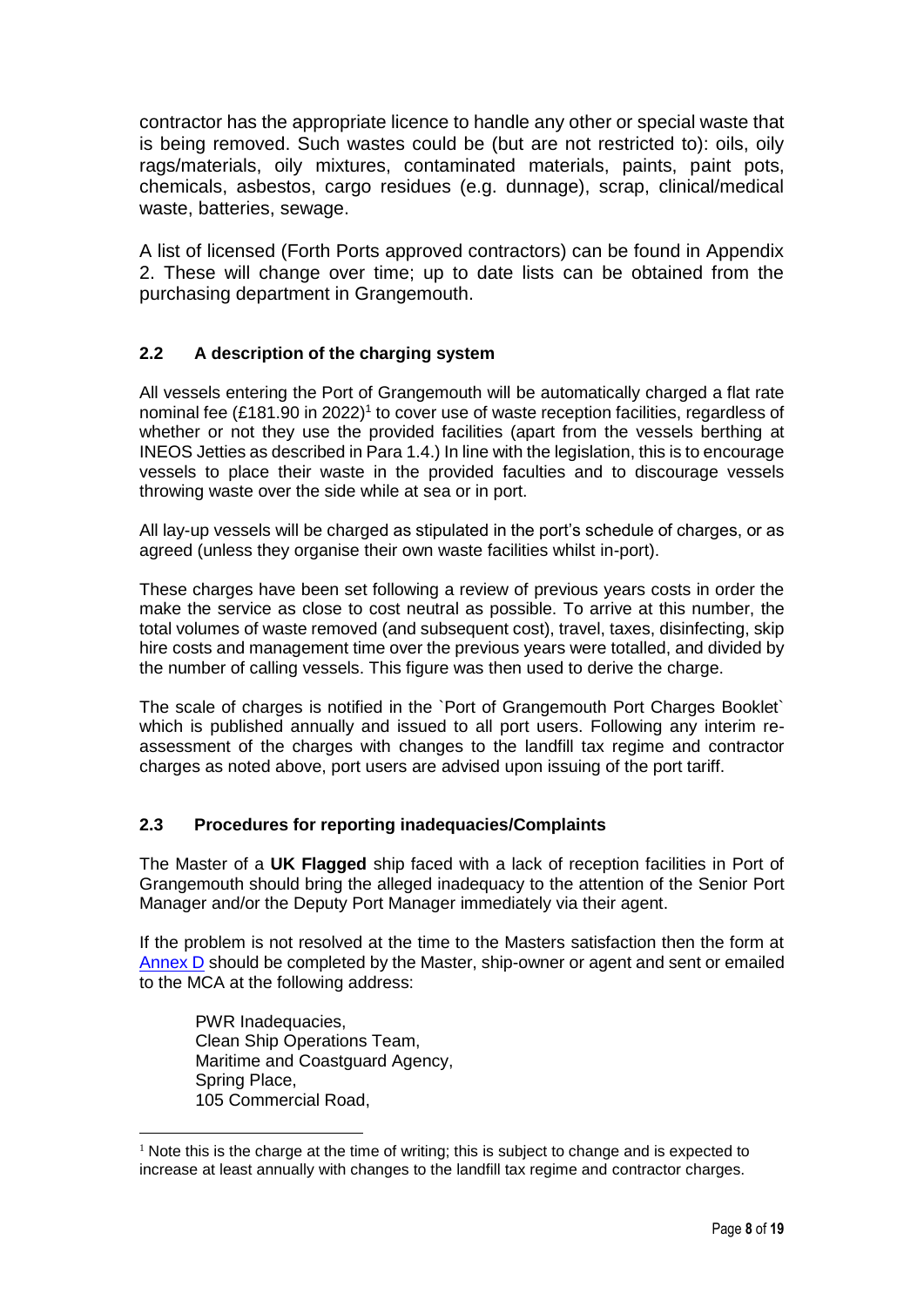Southampton, SO15 1EG

E-mail: [environment@mcga.gov.uk](mailto:environment@mcga.gov.uk)

The Master of a **foreign flagged** ship faced with a lack of reception facilities should also bring the alleged inadequacy to the attention of the Senior Port Manager and/or the Deputy Port Manager immediately via their agent. However, if the problem is not resolved at the time to the Masters satisfaction then the ship should contact their **own flag,** who should take appropriate action through the IMO.

Further details may be obtained from the MCA website [http://www.mcga.gov.uk](http://www.mcga.gov.uk/) (reference MGN 563, section 19)

All complaints received by Forth Ports Limited will be forwarded to the Group Health, Safety & Environmental Manager who in the medium term, will consider what corrective actions are necessary to prevent this type of complaint from occurring again and if any revisions are required to the Waste Management Plan.

The MCA will investigate the Master's report and where, in its opinion the allegation of inadequate facilities is justified it will take the matter up directly with the Port and also notify the European Commission.

If the Port fails to comply with the Regulations, it shall be guilty of an offence and liable on summary conviction to a fine.

#### **2.4 Ship Non-Compliance**

Any vessel failing to comply with the Port Waste Management Plan and the Port Waste Management Regulations 2003 will be reported to the MCA for further investigation. Masters and owners of ships that fail to comply with the requirements may be guilty of an offence and liable on summary convictions to a fine as provided for in the 2003 regulations.

When a non-compliance becomes apparent a report should be made to the Harbour Master who will forward the information to the MCA via the local marine office.

#### **2.5 Procedures for waste exemptions**

To be exempted, a ship must be engaged in "scheduled traffic with frequent and regular port calls" and there needs to be sufficient evidence of an arrangement ensuring the delivery of ship-generated waste (this now includes sewage) and payment of charges in a port along the ship's route. (Regulation 15(3)). More details can be found in section 15 to 18 of MGN 563 Amendment 1 [\(link\)](https://protect-eu.mimecast.com/s/b49WCA6LYuNJm6ESGZqDN?domain=assets.publishing.service.gov.uk).

The application form can also be found at Annex B.

Completed application forms and all supporting evidence should be sent to [environment@mcga.gov.uk](mailto:environment@mcga.gov.uk)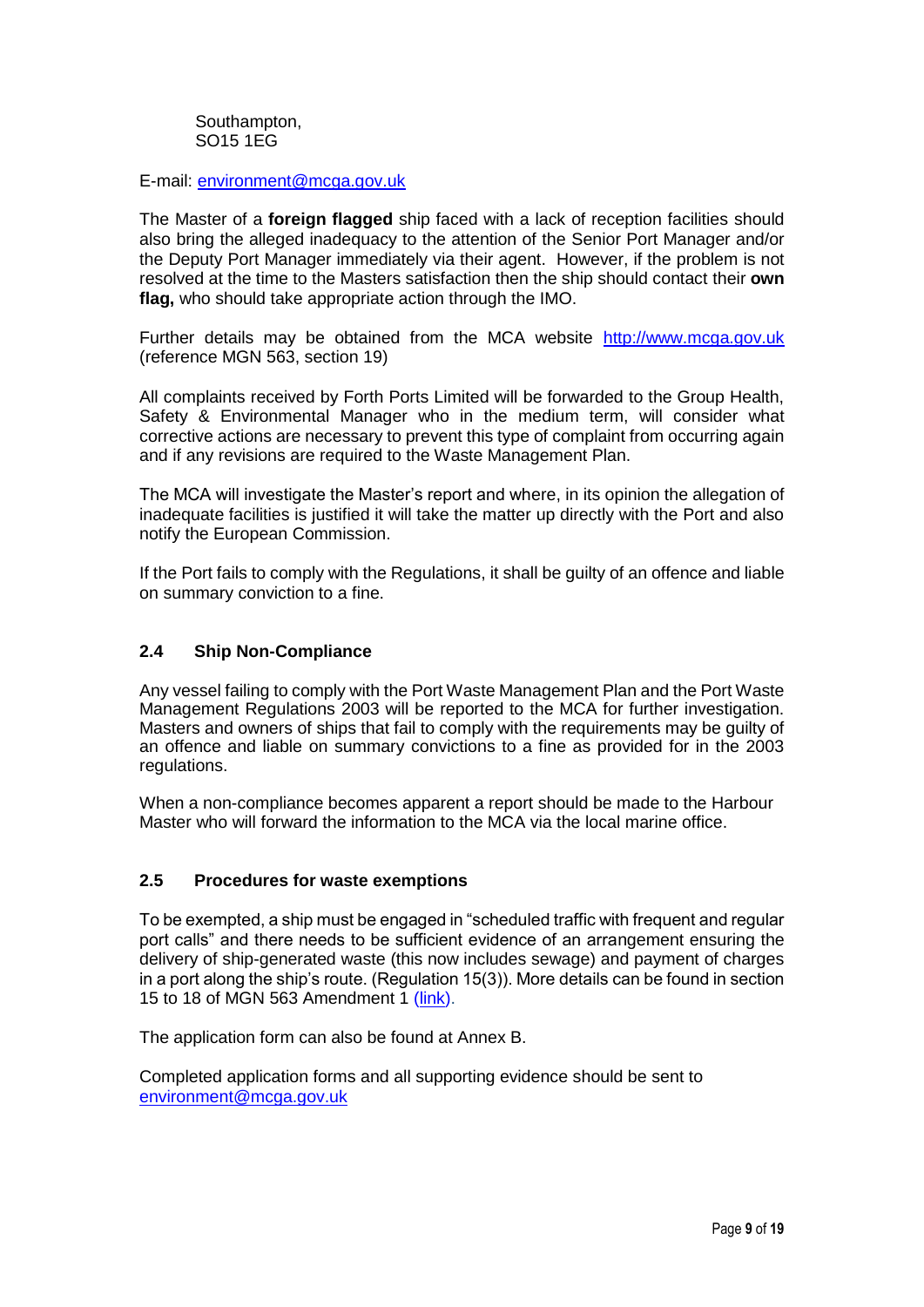# **2.6 Consultation procedures**

When the plan is updated a copy will be sent to the shipping agents for feedback. The marine team for the port Grangemouth communicate with key stakeholders on a regular basis via the Port Marine Safety Code (PMSC) meetings. Any changes to the waste management plan will be highlighted during these meetings as and when required. These meetings offer an opportunity to discuss the waste management plan and any required or proposed changes. The email contact group for the PMSC meeting will be used to issue the plan for consultation.

#### **2.7 Type and quantities of all wastes received and handled**

| <b>Classification</b>                              | 2012 | 2013 | 2014 | 2015 | 2016 | 2017 | 2018 | 2019 | 2020 |
|----------------------------------------------------|------|------|------|------|------|------|------|------|------|
| <b>INEOS Terminals</b>                             | 712  | 585  | 607  | 680  | 678  | 666  | 741  | 694  | 559  |
| Common User Oil<br>Jetty                           | 75   | 68   | 53   | 75   | 87   | 77   | 83   | 94   | 74   |
| <b>Container Ships</b>                             | 583  | 415  | 447  | 384  | 316  | 301  | 308  | 336  | 304  |
| Grange Dock &<br>Carron Dock except<br>Icontainers | 251  | 231  | 122  | 101  | 151  | 124  | 136  | 125  | 138  |
| <b>TOTAL</b>                                       | 1621 | 1299 | 1229 | 1240 | 1232 | 1168 | 1268 | 1249 | 1075 |

**Table 1: Number of vessel calls at Port of Grangemouth from 2012-2020**



#### **Table 1: Analysis**

Table 1 and the graph above show that following the crash in 2013 the total number of ship moves per year has remained at around an average of 1220 moves per year.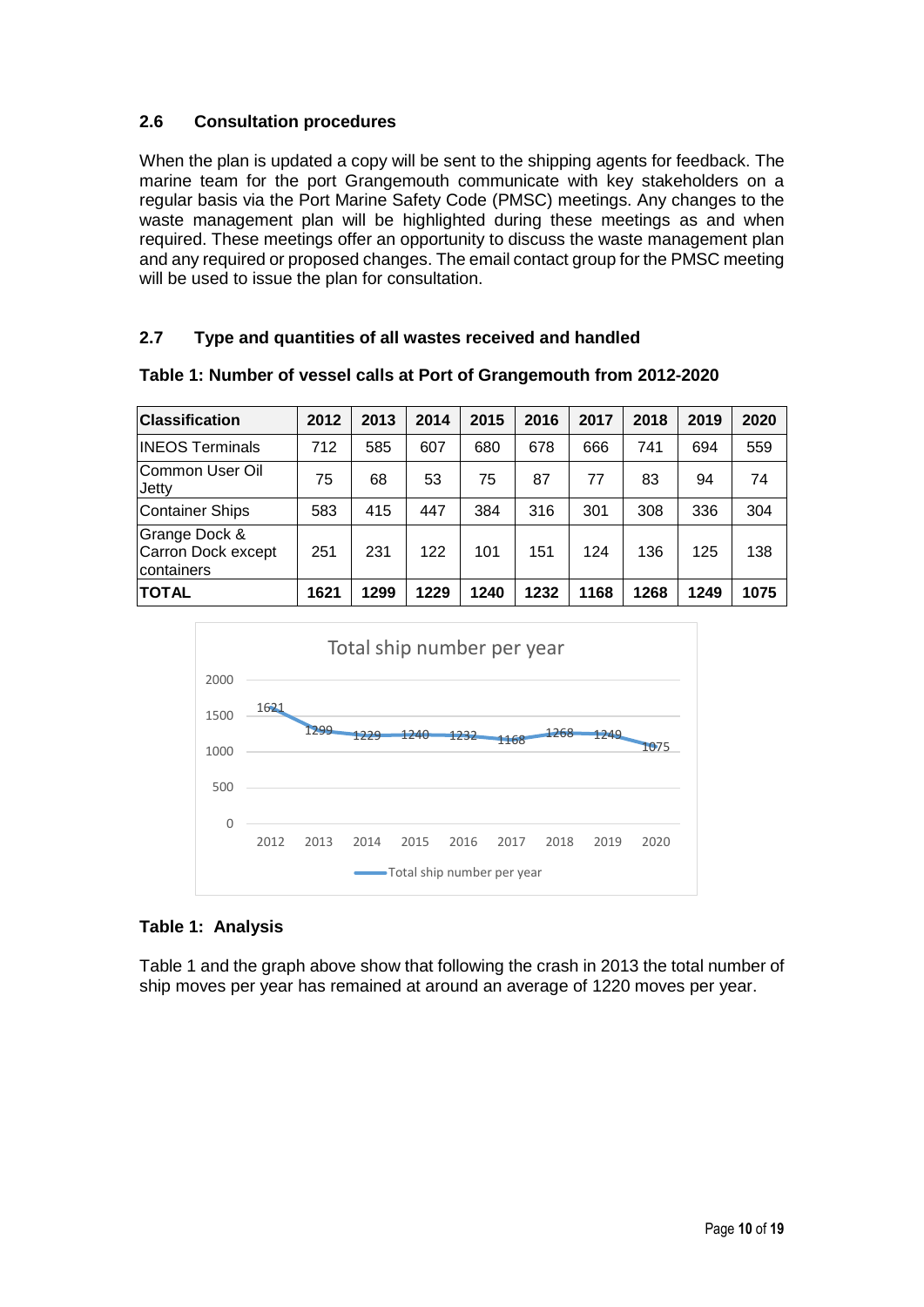| Year                         | 2012 | 2013 | 2014  | 2015  | 2016  | 2017                 | 2018   | 2019   | 2020   |
|------------------------------|------|------|-------|-------|-------|----------------------|--------|--------|--------|
| Covered<br>Waste -<br>'Food' | 83   | 26   | 49.2  | 27    | 25    | No data<br>available | 45.7   | 55.39  | 38.8   |
| General<br>Waste             | 232  | 81   | 323.8 | 294.4 | 212.3 |                      | 411.04 | 320.97 | 268.27 |
| Total                        | 315  | 107  | 373   | 321.4 | 237.3 |                      | 456.74 | 376.36 | 307.07 |

**Table 2: Tonnage and types of Waste that was removed from 2012 - 2020**



# **Table 2: Analysis**

Table 2 and the graph above show that the landing of food waste has remained pretty consistent and follows a similar trend to the total ship numbers. However, the general waste usage shows a much higher variation.

It is considered that the waste management capacity is appropriate for the Port of Grangemouth. This can be revised if there are any substantive changes in the vessel types and/or numbers, and extra skips can be arranged through the waste management contractor at short notice if required. In addition, the frequency of collections can be increased on a temporary basis if an unusually large number of vessels visit the port simultaneously or in quick succession.

# **2.8 Description of the type and capacity of waste reception facilities**

The Port of Grangemouth provides skips for vessels at set locations that are easy to identify and use. There are two types of skip, those for international food waste (covered skips marked 'food waste') and open skips for general wastes – not food waste, 'special' or 'hazardous' wastes.

Table 3 illustrates the number of skips by type under contract, and therefore the total port capacity. It must be emphasized that in the event that additional skips are required,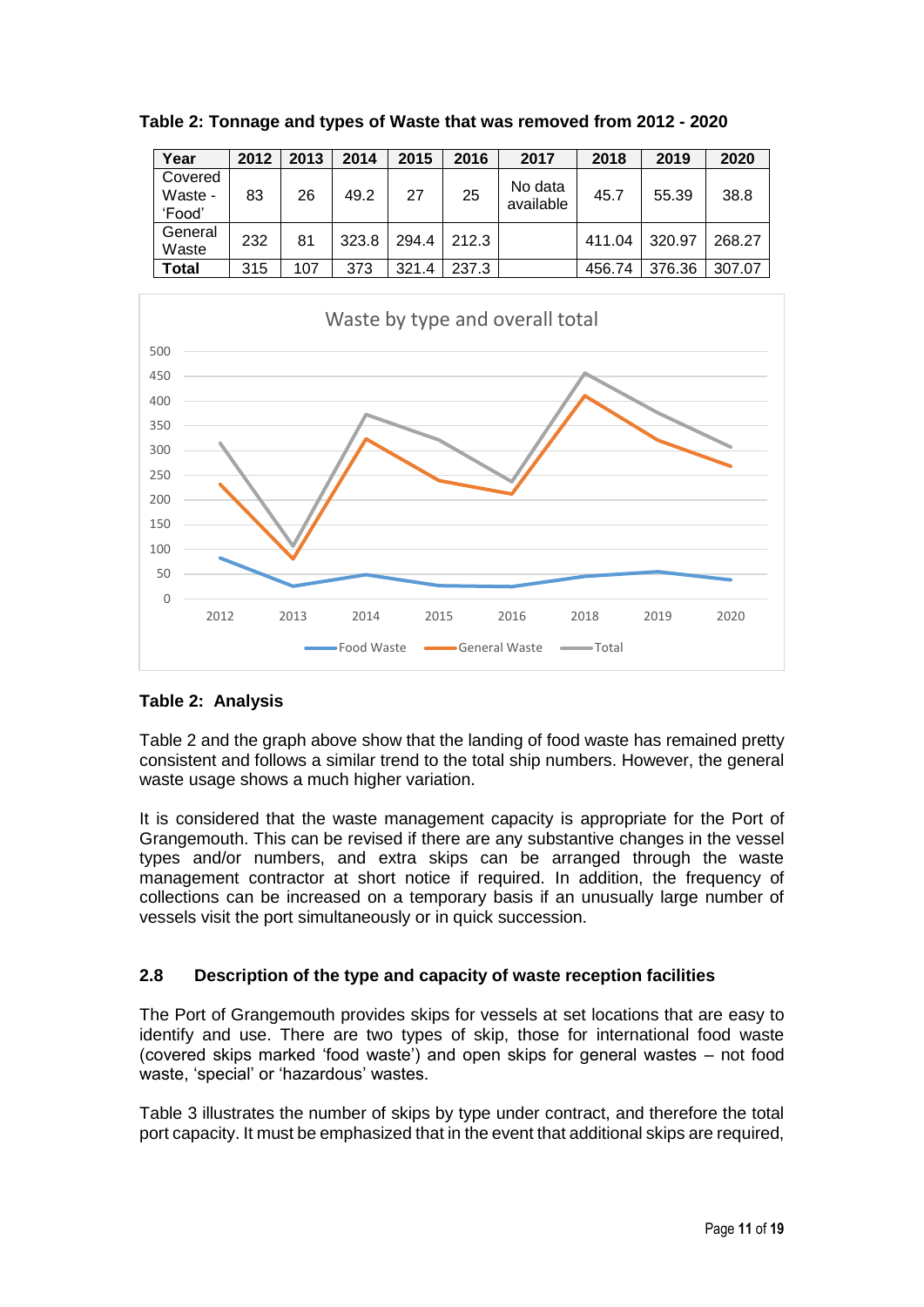the waste Management Company, being locally based can provide them at very short notice.

| <b>Waste Type</b>           | <b>Number of</b><br><b>Skips</b> | <b>Skip</b><br>Capacity $(m^3)$ | Port<br>Capacity $(m^3)$ |
|-----------------------------|----------------------------------|---------------------------------|--------------------------|
| International<br>Food waste |                                  | 6.1                             | 48.8                     |
| General waste               | 14                               | 6.1                             | 85.4                     |
| Totals                      | 22                               | N/A                             | 134.2                    |

#### **Table 3: Skip types and port waste reception capacity**

Note, when there are requirements due to a vessel having an excess of waste additional skips can be delivered to the Port under short notice.

#### **3. Legislation**

Since January 1998, UK legislation has required Ports to implement MCA approved waste management plans. The Directive requirements are now implemented in the UK through the Merchant Shipping and Fishing Vessels (Port Waste Reception Facilities) Regulations 2003 (S.I. 2003/No 1809).

These have been further updated with regards international foodstuffs through the Animal By-Products (Enforcement) (Scotland) Regulations 2013.

This plan has been revised and prepared in accordance with the latest guidance for ports, given in MGN 563 (M+F) Amendment 1 Port waste reception facilities and management planning which includes Annex E "Port Waste Management Planning – A Guide to Good Practice". This is issued by the Maritime and Coastguard Agency (MCA), who are responsible for applying the Regulations to all Harbours and Ports in the U.K.

The Plan will be submitted for approval to the MCA, as the competent National Authority, verifying that it is in compliance with the requirements of the Regulations.

In accordance with the Freedom of Information (Scotland) Act 2002, copies of the plan can be made available to the public on request.

#### **3.1 Roles and Responsibilities in the Port of Grangemouth**

- **The Senior Port Manager Grangemouth, Rosyth, Burntisland and Kirkcaldy** is in overall charge of the operation of the ports and co-ordinates the different parties in the execution of their duties in the plan in these ports.
- **The Deputy Port Manager Grangemouth** is responsible for the day to day running of the ports including ensuring that any difficulties that arise in compliance with this Plan are resolved to the satisfaction of all concerned and that skips are emptied and/or delivered by the waste contactor.
- **The Harbour Master** administers the plan. The Harbour Master is also responsible for ensuring that port waste infringement reports are made to the MCA as required by the legislation.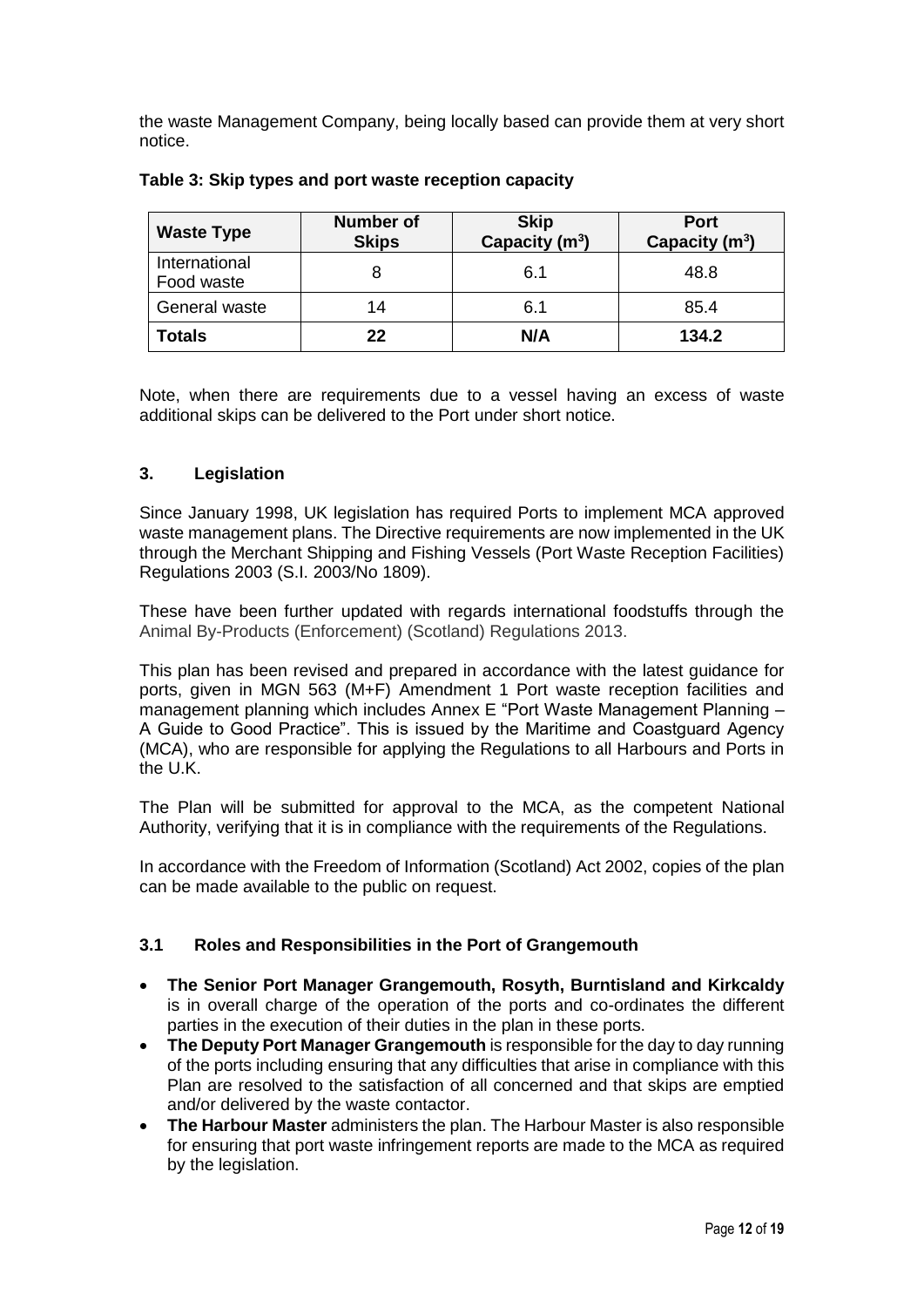- **The procurement department** are responsible for the commercial aspect of the contract with a licensed waste contractor for the reception facilities from ships. They will undertake the pre-vendor assessment to approve waste contractors as well as monitoring contract compliance and ensuring the contractors have valid registration and accreditation as detailed in the management of contractors procedure.
- **Group Sustainability, Safety & Regulatory Manager** is responsible for investigating complaints and assessing requests for a charge reduction relating to environmentally friendly ships.
- **The Senior Purchasing Manager** is responsible for ensuring that the approved contractor complies with the contract and also maintains the list of approved suppliers
- **Forth and Tay Navigation** coordinate and record any waste exemption certificates that are received and ensure that these are saved and passed to the appropriate harbour master and the accounts team for recording in IPOS.

# **3.2 Description of pre-treatment (if any)**

Separation of waste by vessels into food waste and general waste.

#### **3.3 Description of methods used in recording the actual use of the facilities**

Prior to a vessel calling to the port, notification should be made as described in section 2.1 of this plan. At any time any employee of the port or the waste contracting firm may inspect the content of the skip. If any substances that should not be there are located, the vessel will be charged the full costs of disposal via an appropriate contractor with a subsequent administration charge. This will also apply for vessels leaving materials on the quayside.

Receipt is received as part of billing when waste is collected by contractor this is available for audit.

#### **3.4 Description of methods of recording amounts of prescribed wastes received**

On removal of the skips from site by the waste contractor, the top copy of the WTN (white) is left with operational staff, who will then forward on through internal mail to the Purchasing Department, who will then collate the information for reconciliation against invoicing. The original (white copy) of the WTN's are then forwarded to accounts and are filed with the monthly invoice. The yellow copy of the WTN, once received from the contractor by the Purchasing Department, is issued to the Harbour Master for the Port of Grangemouth.

#### **3.5 Description of how the prescribed wastes are disposed of**

All wastes placed in the Contracted Waste Skips will be removed when full or as required on a regular basis. The Contracted Waste Management Company removes the covered international food waste skips from site. They are then treated as per the regulations and emptied in an approved landfill and subsequently disinfected using an approved disinfectant. A cleaned, empty skip is replaced in the designated skip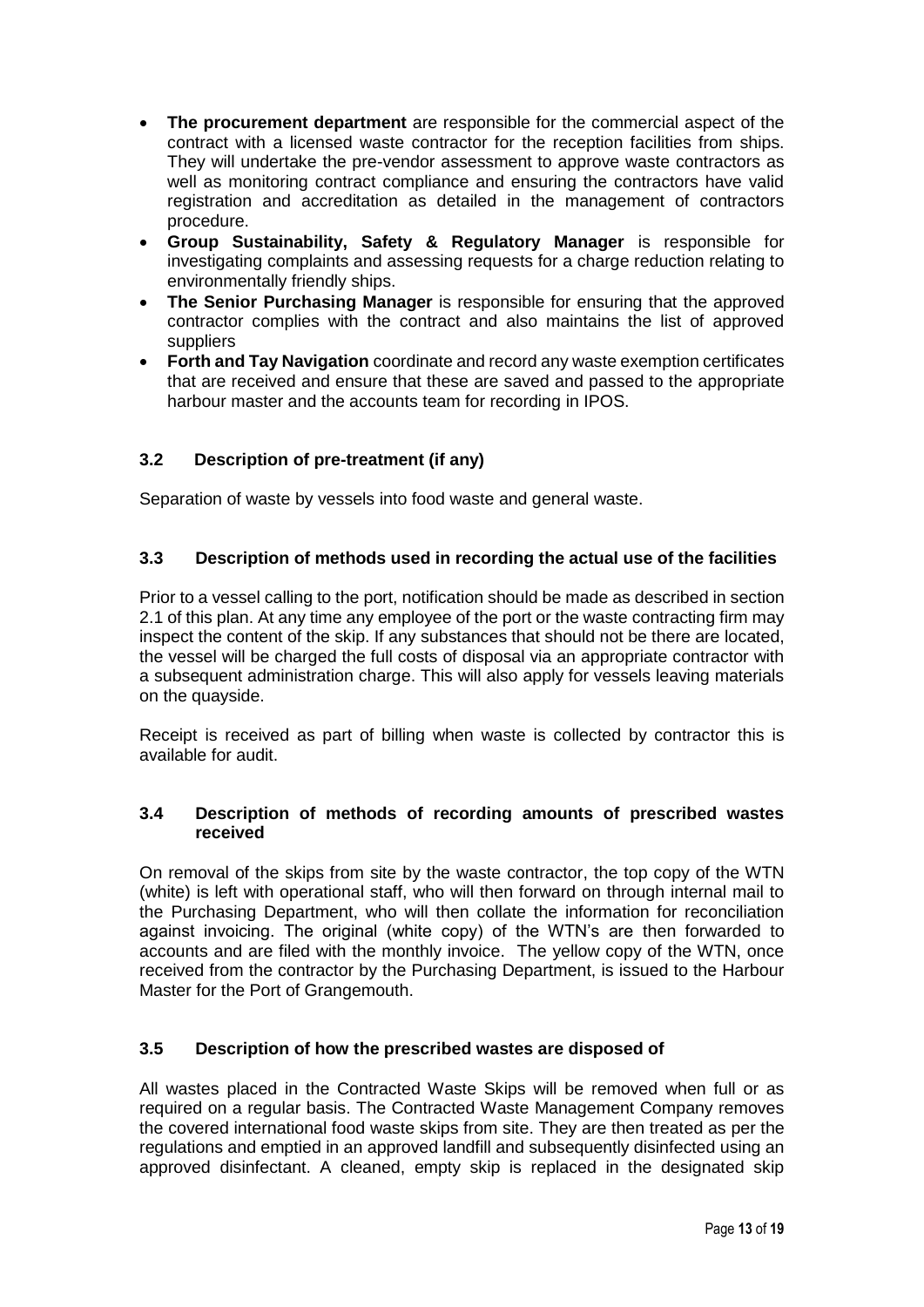position. Non-international food waste skips are removed from the skip position by the Contracted Waste Management Company who then removes the contents from site. The empty skip is returned to the designated skip position.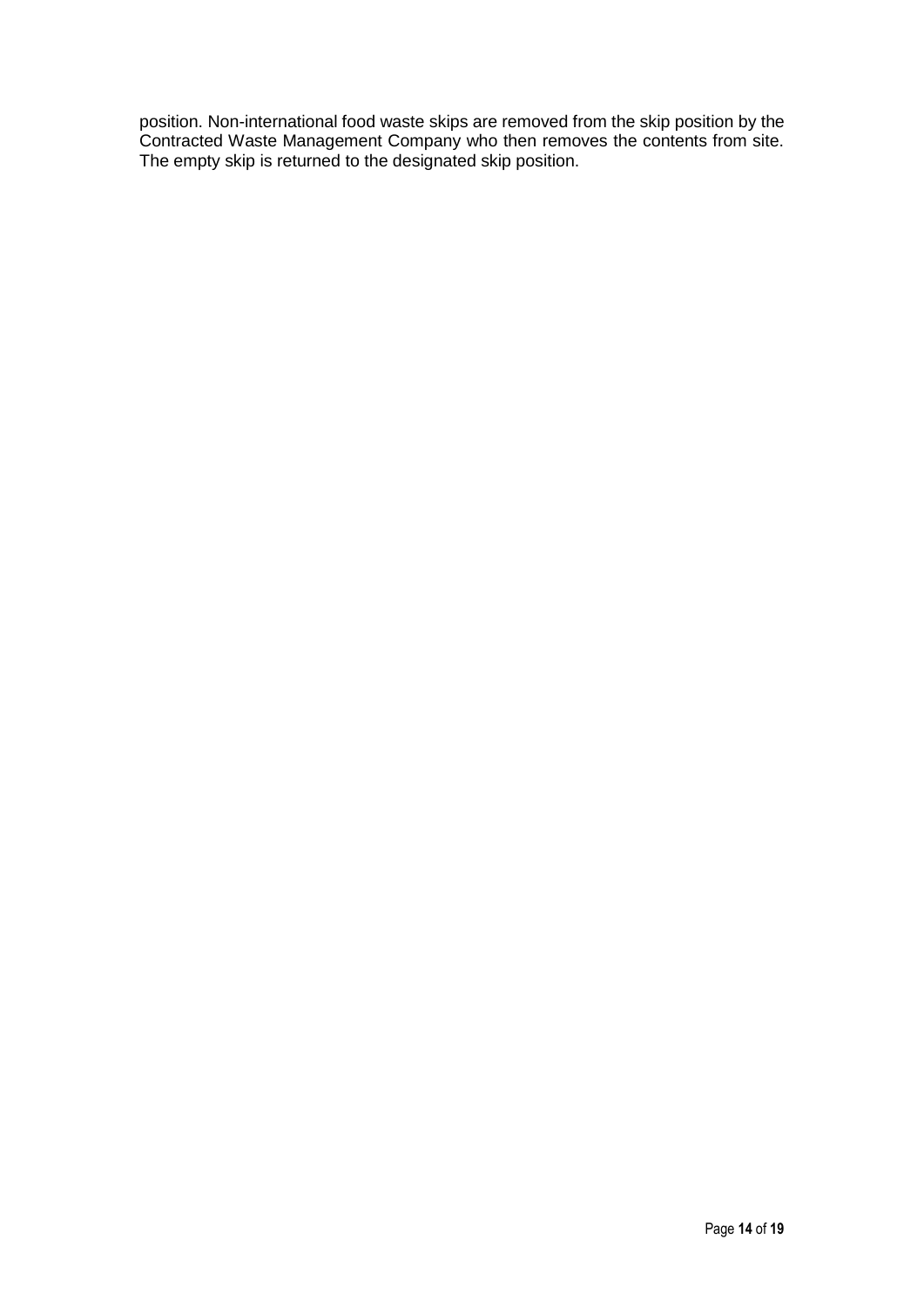#### **Appendix 1: Glossary and types of waste**

**Asbestos** All materials as defined in the Control of Asbestos Regulations 2006. **(Vessel or agent to organise uplift through Forth Ports approved contractor)**

**Batteries** containing toxic materials excluded from land fill waste sites. **(Vessel or agent to organise uplift through Forth Ports approved contractor)**

**Chemicals** Unidentified drums or containers containing chemical substances are to be automatically treated as hazardous waste, this also applies to chemical spills. **(Vessel or agent to organise uplift through Forth Ports approved contractor)**

**Clinical / Medical waste -** waste associated with minor medical procedures. **(Vessel or agent to organise uplift through Forth Ports approved contractor)**

**Contaminated waste** includes oil-based products and waste generated as a result of maintenance or any other waste that could be considered as 'contaminated', 'special' or 'hazardous' under UK regulations and laws. **(Vessel or agent to organise uplift through Forth Ports approved contractor)**

**Dunnage** from cargo operation originating out with the UK will be removed by skip for incineration. **(Vessel or agent to organise uplift through Forth Ports approved contractor)**

**Explosives** (flares etc.) **(Vessel or agent to organise uplift through a flares supplier)**

**Garbage** means all kinds of victual, domestic and operational waste, generated during the normal operation of galleys (**EXCLUDING International Food Waste**).

**General waste** means all waste, which is generated during the offloading of ships, which includes paper and plastics but excluding oil.

**International Food Waste/International Catering Waste (ICW)** All food wastes originating beyond the UK. If there is any dubiety regarding the origin for food wastes it will be treated as international.

**Light bulbs - (Vessel or agent to organise uplift through Forth Ports approved contractor)**

**Refrigerators** All refrigerators and stand-alone Air Conditioning units are to be assumed as containing gases damaging to the environment and treated as special waste. **(Vessel or agent to organise uplift through Forth Ports approved contractor)**

**Scrap Metal** Off cuts of metal and scrap machinery. (**Requests for reception facilities for scrap will be considered on an individual basis.)**

**Sewage/Black Water** waste water from toilets **(Vessel or agent to organise uplift through Forth Ports approved contractor)**

**Tyres** All tyres are considered special waste. **(Vessel or agent to organise uplift through Forth Ports approved contractor)**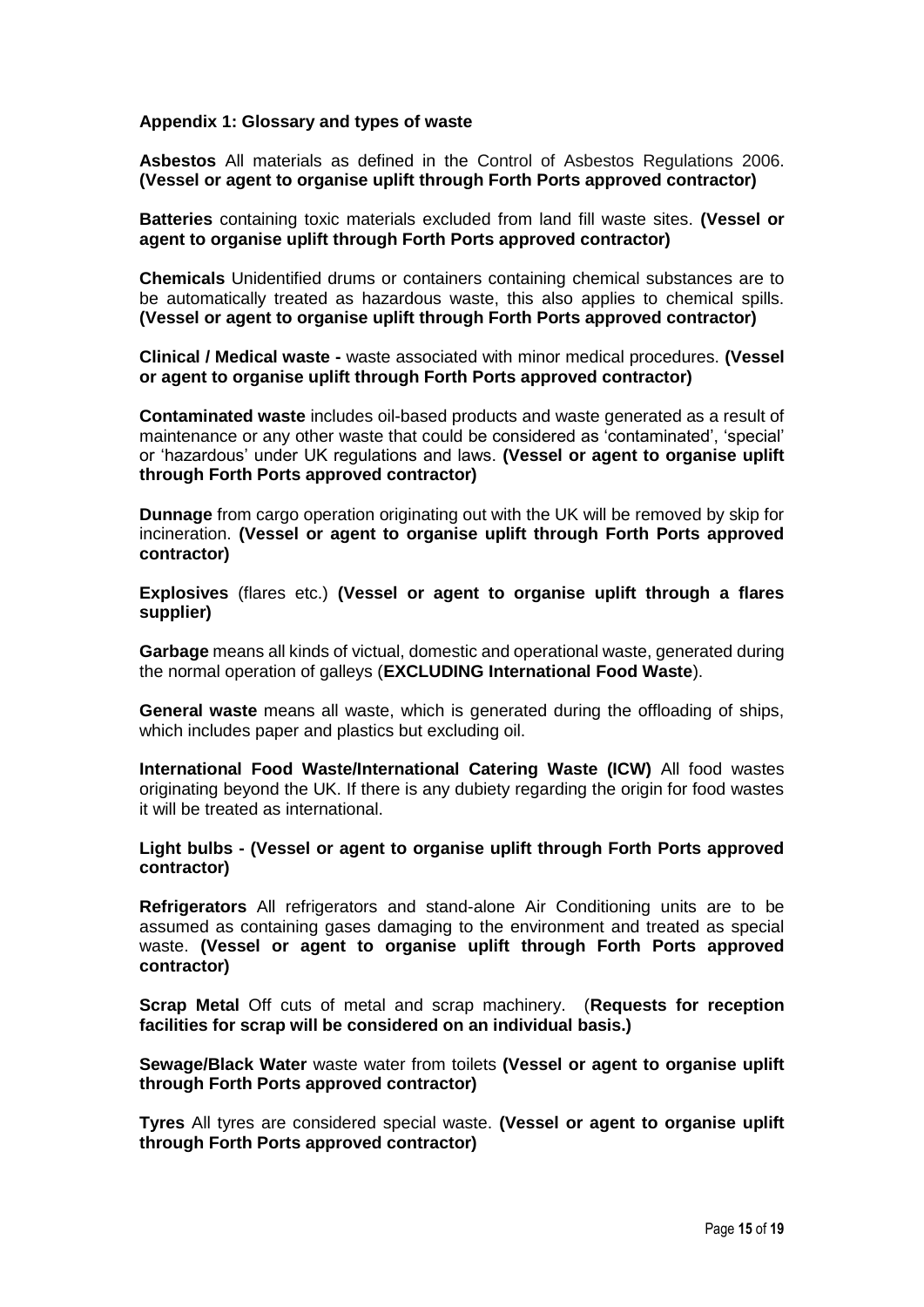#### **Appendix 2: Contact details**

#### **Port of Grangemouth/FTNS**

| FTNS:  | +44 (0) 1324 498584   |
|--------|-----------------------|
| Email: | ftns@forthports.co.uk |

VHF Channel 14

| Duty Harbourmaster:  | 01324 498584 |
|----------------------|--------------|
| Deputy Port Manager: | 01324 498504 |
| PA to Port Manager:  | 01324 498502 |

#### **Forth Ports Approved Waste Contractors**

#### **Licensed Waste Contractors (as at February 2021)**

Foundry Steels **(General Waste and Food Waste)** Clyde Street **Grangemouth** FK3 8EU Tel: 01324 474770 / Fax: 01324 666342

Augean Treatment Ltd 30 Clark Street Paisley PA3 1RB Tel: 0141 887 5689 / Fax: 0141 887 7846

Viridor Waste Management Limited **(General Waste, Food Waste and wood)** 5 Dalhousie Business Park Carrington Road Bonnyrigg EH19 3HY

Tom Muir **(Metal)** Thomas Muir (Haulage) Limited Randolph Industrial Est. Kirkcaldy Fife KY1 2TX

#### **MCA – Waste Reception Facilities Complaints:**

PWR Inadequacies Clean Ship Operations Team Maritime and Coastguard Agency Spring Place 105 Commercial Road **Southampton** SO15 1EG

E-mail: [environment@mcga.gov.uk](mailto:environment@mcga.gov.uk)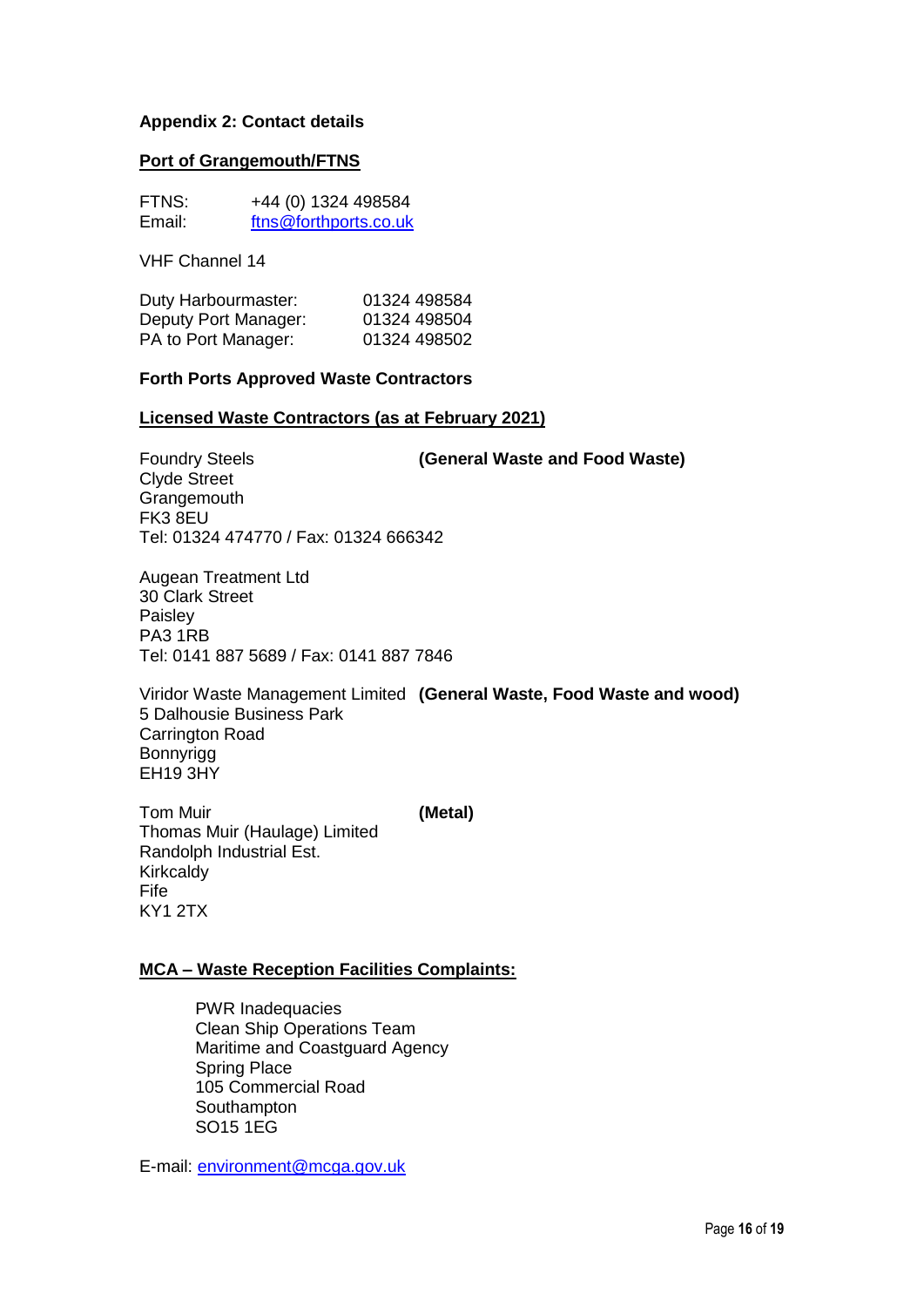#### **Appendix 3: List of consultees**

Senior Port Manager Deputy Port Manager Senior Harbour Master Conservancy Manager Senior Purchasing Manager Group Sustainability, Safety & Regulatory Manager Biomar Casper Shipping Cory Shipping Denholm Wilhelmsen Limited ED&F Man Exolum Grangemouth Limited Forth & Tay Navigation Service GAC Shipping GP Shipping Grangemouth Boatmen Samskip Svitzer Towage **MCA** 

W. Knight Watson & Co. Ltd.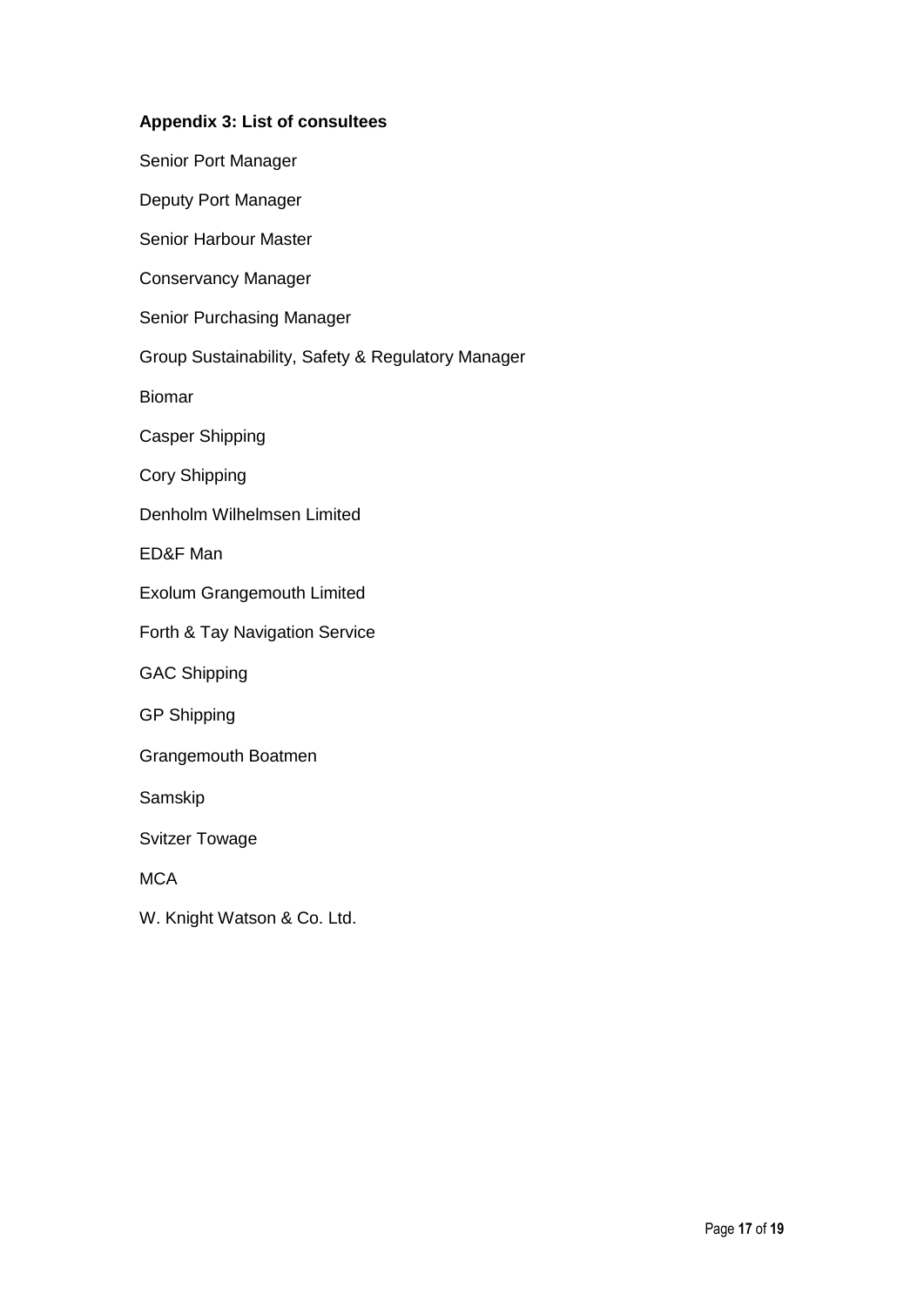#### **Appendix 4: Consultation Feedback**

#### **2008 Edition**

Shipping agents have been reminded on a number of occasions regarding the need to conform with the regulations and of Forth Ports` obligation to report any infringements to the MCA.

Electronic versions of the waste reports have also been forwarded on request to shipping agents or in some cases directly to ship owners.

The Consultees listed in Appendix 2 were sent a copy of the new plan by email on 29 May 2008 and invited to revert to Forth Ports with any comments by 12 June 2008. No such comments were received by the date indicated.

#### **2011 Edition**

Plan updated and sent out for consultation on 25 October 2011. Consultees as indicated in annex 2. Any comments to be forwarded by 18 November. No such comments received by non-Forth Ports personnel. Approved by MCA on 22 November 2011.

#### **2014 Edition**

Plan updated and sent out for consultation on  $27<sup>th</sup>$  January 2015. Consultees as indicated in Appendix 4. Any comments to be forwarded by 6<sup>th</sup> February. Minor clerical corrections received only.

Revisions related to updated notification process as promulgated via Notice to Mariners 02/2015 <http://www.forthports.co.uk/marine/notices-to-mariners/>

Approved by the MCA Feb 2015.

#### **2018 Edition**

Plan updated and sent for consultation on 9 May 2018. Consultees as indicated in Appendix 4.

Clerical corrections received and updated such as retired persons details updated. Process updated to incorporate CERS-3 implementation. New information to customers regards pre-arrival information.

#### **2021 Edition**

The Consultees listed in Appendix 2 were sent a copy of the new plan by email on 21st April 2021 and invited to revert with any comments by the  $5<sup>th</sup>$  of May 2021. No such comments were received by the date indicated. However, the use of approved contractors was clarified following comment received on a neighbouring port plan.